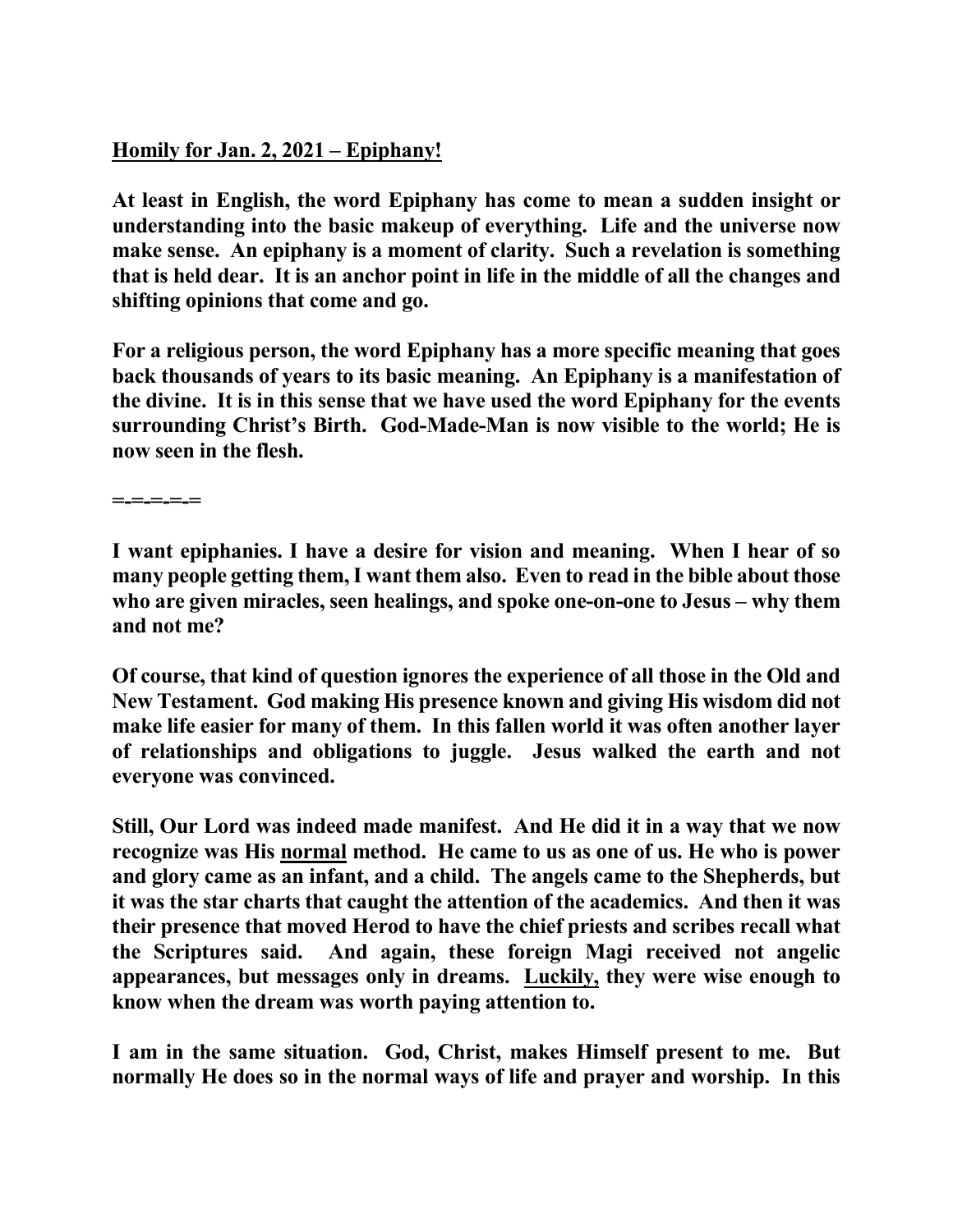**way He burns away my desire for spectacle. I follow Him because He alone is worth following.** 

**Through everyone and everything around me, guided by Scripture, I travel where He wants me to go.** 

**My anchor points are deep, but they are not fireworks. And they do not need to be.** 

**=-=-=-=-=** 

**As a powerful man, Herod the Great deserved his name. He was given the title King by the Romans, and had impressive works constructed during his rule. But, morally, Herod was a ruthless man with anyone he saw as a threat to his power. He even put to death many of his family. Herod was not a man to try to imitate.** 

**If we read in Matthew beyond today's passage, we see that Herod ordered the massacre of all the boys two years old and under in Bethlehem and its area. He did this in order to put to death this infant who might someday be a threat to his kingship. The Feast of the Holy Innocents observes this event, and is remembered on December 28 [Twenty-Eight]. It was this slaughter which Joseph is warned by an angel in a dream. It is from this danger that Joseph takes the Holy Family into Egypt to hide for a while.** 

**From the beginning of his birth, and even as a child, Our Lord is presented as a danger to all this world holds as most important.** 

**=-=-=-=-=** 

**When I was a teenager, a teacher once suggested that if there was ever real proof of an alien from outer space visiting our world, it would challenge all our basic assumptions that are the foundation of power and control in governments and economies all over the world. We would have to reset our priorities.** 

**This teacher was a priest. Don't get me wrong - he was not a heretic. Rather, he left it up to us to make the connection between what he was saying and what is revealed to us in Christ. His speculation was not based on an overly optimistic desire for other life forms to exist. His thoughts were based on the reality that in Christ, we have truly met one who is beyond us. God has come. And anytime we let that affect the way we live – we are changed, and we change the world.**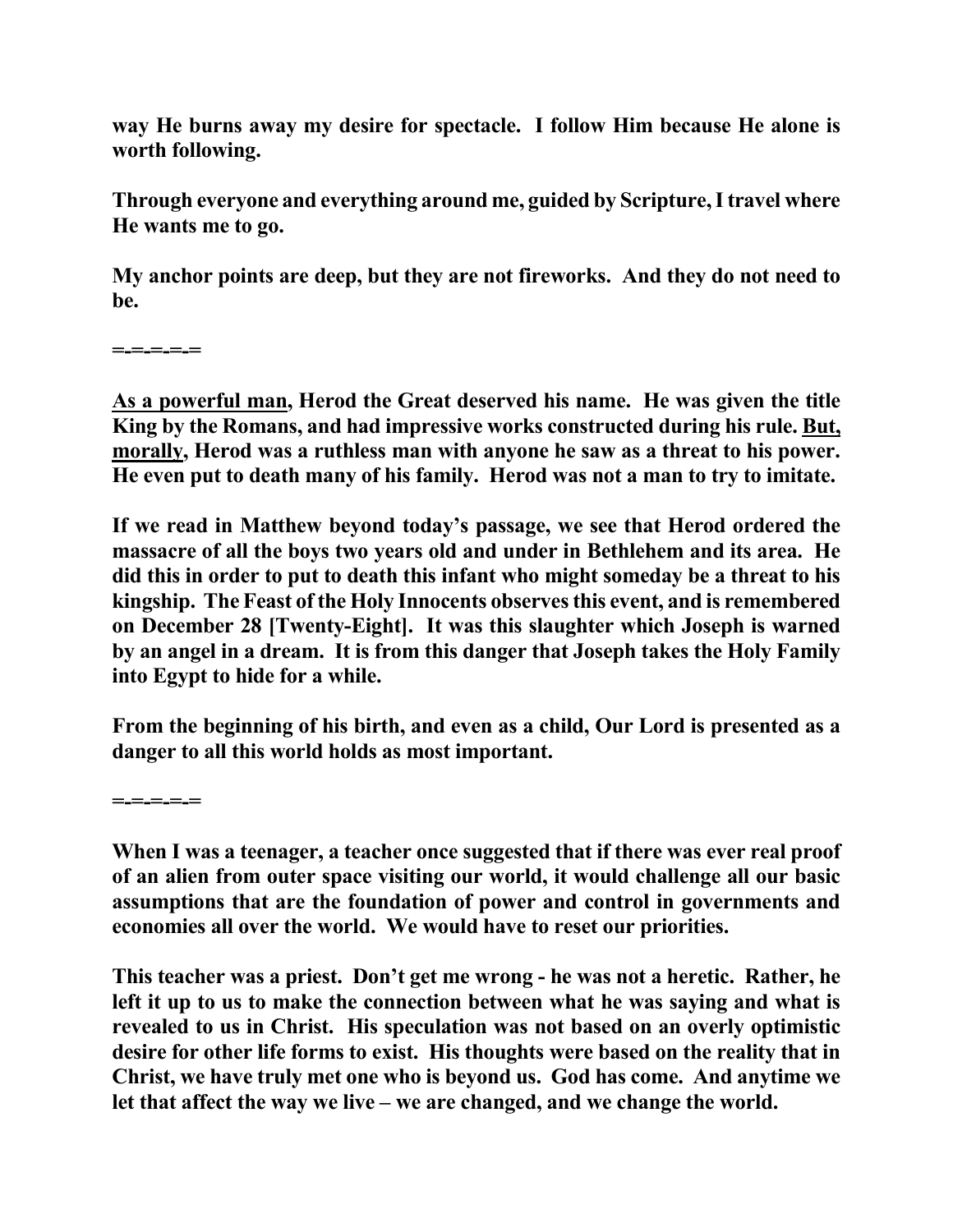**And the world does not always like this. God making Himself known in the world challenges the world's priorities. But the world needs to know that life and existence have meaning and purpose. And that meaning and purpose is not whatever we make up. Our purpose is not about power over others before they get power over us. That is the way of Herod. Our purpose is from He who is Love itself.** 

**=-=-=-=-=-=** 

**Back to Herod. On the Feast of the Holy Innocents, the Office of Readings provides us with this quote which I will end on today. It is from a sermon by St. Quodvultdeus, bishop (who died around the year 450 [Four Hundred Fifty].** 

**"Why are you afraid, Herod, when you hear of the birth of a king? He does not come to drive you out, but to conquer the devil. But because you do not understand this you are disturbed and in a rage, and to destroy one child whom you seek, you show your cruelty in the death of so many children."** 

**"You imagine that if you accomplish your desire you can prolong your own life, though you are seeking to kill Life himself."** 

**"…your throne is threatened by the source of grace, so small, yet so great, who is lying in the manger."** 

**=-=-=-=-=**